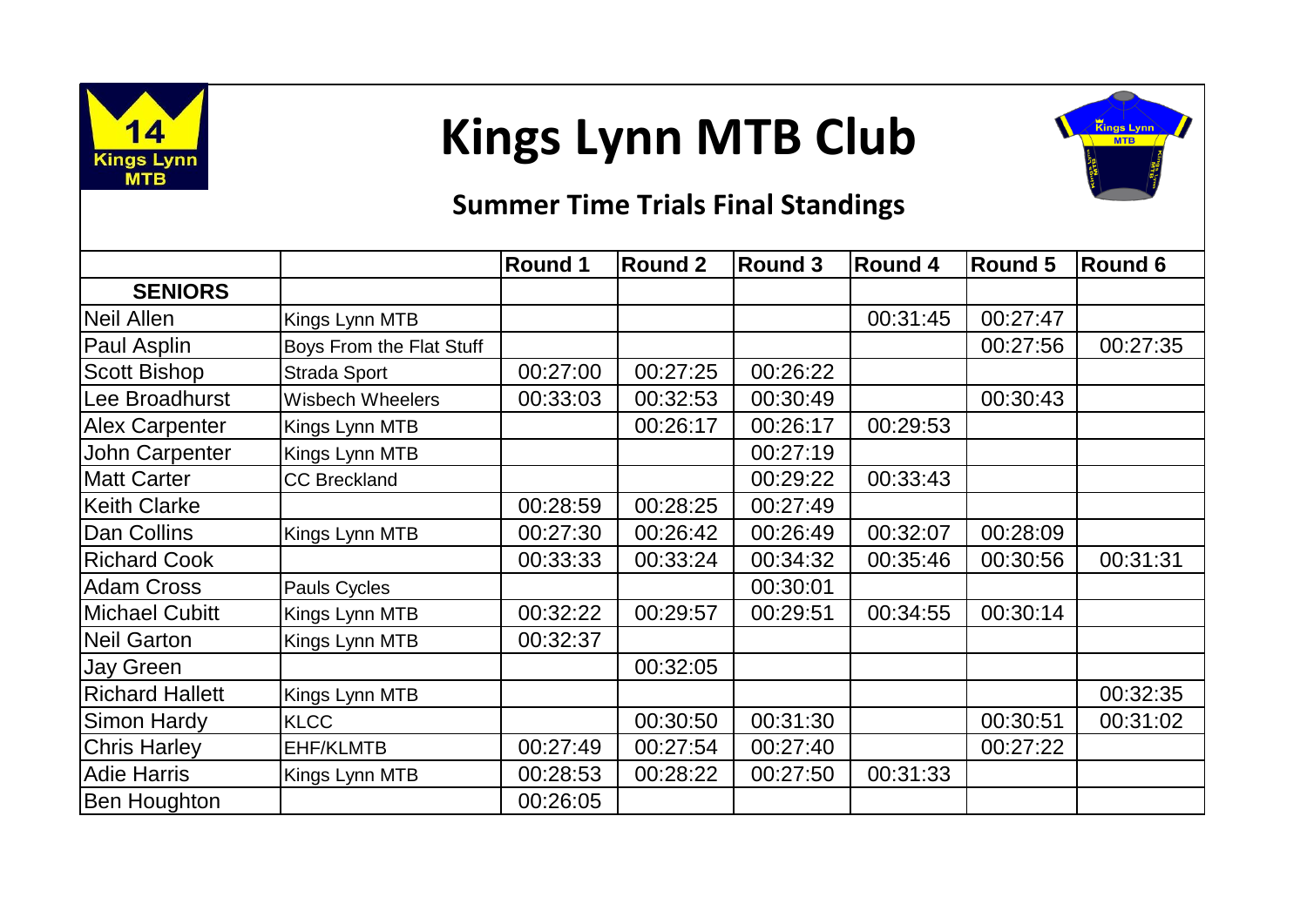| <b>Chris Hunter</b>   | <b>EHF/KLMTB</b>         | 00:26:55 | 00:25:53 | 00:25:44 | 00:29:02 |          | 00:25:26 |
|-----------------------|--------------------------|----------|----------|----------|----------|----------|----------|
| <b>Ashley Kirk</b>    | <b>EHF Racing</b>        |          |          | 00:27:36 |          |          |          |
| <b>Mike Lawrence</b>  | <b>EHF Racing</b>        | 00:29:57 |          | 00:28:21 |          |          |          |
| <b>Matthew Lay</b>    | Boys From the Flat Stuff | 00:29:53 | 00:29:21 | 00:28:41 |          |          |          |
| Lauris Liepins        |                          |          |          |          | 00:37:58 | 00:30:50 |          |
| Simon Light           | Kings Lynn MTB           |          | 00:31:16 |          |          |          |          |
| Rael Lynn             | Kings Lynn MTB           | 00:37:12 | 00:33:54 |          |          |          |          |
| <b>Carl Mace</b>      |                          |          |          | 00:32:14 | 00:38:14 |          | 00:31:13 |
| <b>Matthew Mantle</b> | Mildenhall CC            | 00:28:45 | 00:28:02 | 00:27:37 | 00:33:16 | 00:28:25 | 00:28:04 |
| <b>lan Mockett</b>    | <b>Renvell RT Revel</b>  |          |          |          |          |          | 00:26:02 |
| <b>Paul Mockett</b>   | <b>EHF Racing</b>        |          |          |          |          |          | 00:30:22 |
| <b>Steve Munden</b>   | Kings Lynn MTB           | 00:28:55 | 00:28:04 |          | 00:32:57 | 00:28:36 | 00:27:28 |
| <b>James Murphy</b>   | Kings Lynn MTB           |          |          |          |          | 00:28:30 | 00:27:41 |
| Lee Nowak             | Kings Lynn MTB           |          | 00:31:05 |          | 00:37:51 | 00:31:07 | 00:30:45 |
| <b>Jason Nunn</b>     | <b>EHF Racing</b>        | 00:27:29 |          |          |          |          |          |
| George Occett         | Pauls Cycles/Ten eighty  |          |          | 00:32:57 |          |          |          |
| Dave Penny            | Kings Lynn MTB           | 00:29:23 | 00:26:23 | 00:26:03 | 00:30:08 | 00:25:41 | 00:25:35 |
| Kevin Piggot          | <b>KLCC</b>              | 00:37:18 |          |          |          |          |          |
| <b>Paul Quantrill</b> | Kings Lynn MTB           |          |          | 00:35:11 |          | 00:31:41 | 00:30:03 |
| Sean Rayment          | Kings Lynn MTB           |          | 00:26:39 | 00:26:22 | 00:29:14 |          |          |
| lan Read              |                          |          | 00:31:43 |          |          |          |          |
| <b>Russell Rout</b>   | Kings Lynn MTB           |          | 00:27:11 | 00:26:51 | 00:30:47 | 00:26:49 | 00:27:07 |
| Jonny Sayer           | Kings Lynn MTB           |          |          | 00:31:36 | 00:37:21 |          |          |
| <b>Andy Smith</b>     | <b>KLCC</b>              |          | 00:33:31 |          |          |          | 00:35:41 |
| <b>Glyn Smith</b>     | <b>KLCC</b>              | 00:38:12 |          |          |          |          |          |
| <b>Joe Smithee</b>    | Kings Lynn MTB           |          | 00:28:19 |          |          |          |          |
| <b>Sam Smithee</b>    | Kings Lynn MTB           |          |          | 00:28:01 |          |          |          |
| <b>Rob Smithers</b>   | Kings Lynn MTB           |          |          |          |          | 00:29:06 | 00:28:14 |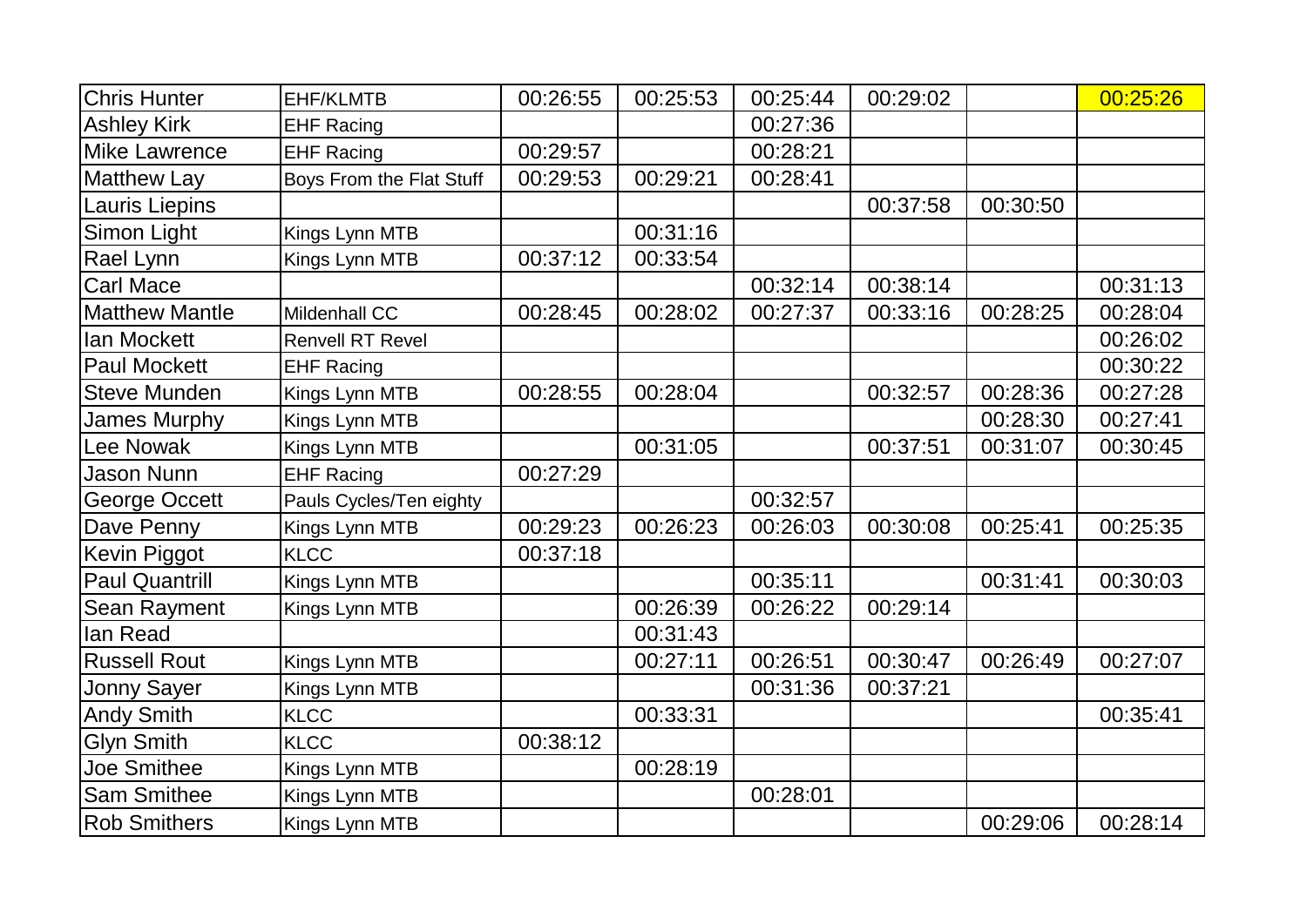| Paddy Thompson      | <b>KLCC</b>           | 00:36:54 |          |          |          |          |          |
|---------------------|-----------------------|----------|----------|----------|----------|----------|----------|
| <b>Steve Twell</b>  | Kings Lynn MTB        |          |          | 00:31:41 |          | 00:30:26 | 00:30:31 |
| Jamie Wightman      | <b>Revel Outdoors</b> | 00:27:37 |          |          |          |          |          |
| Lee Woodcock        | <b>EHF Racing</b>     |          |          |          |          | 00:26:01 |          |
| <b>LADIES</b>       |                       |          |          |          |          |          |          |
| Anna Buick          | Push Sport Ltd        |          |          | 00:29:49 |          |          |          |
| <b>Wendy Holmes</b> | Malveon Cycle Sport   |          |          | 00:36:58 |          |          |          |
| <b>Em Quantrill</b> | Kings Lynn MTB        |          |          |          |          | 00:36:35 | 00:34:20 |
| Emma Thompson       | <b>KLCC</b>           | 00:40:39 |          |          |          |          |          |
| <b>UNDER 16</b>     |                       |          |          |          |          |          |          |
| <b>Josh Murad</b>   | <b>EHF Racing</b>     |          |          |          |          | 00:32:39 |          |
| <b>JUNIORS</b>      |                       |          |          |          |          |          |          |
| Colin Mantle        | Midenhall CC          | 00:08:08 | 00:13:50 | 00:13:52 | 00:18:15 | 00:15:11 | 00:14:30 |

(Round1 was a shorter lap)

## Fastest Lap of 25:26 was Chris Hunter